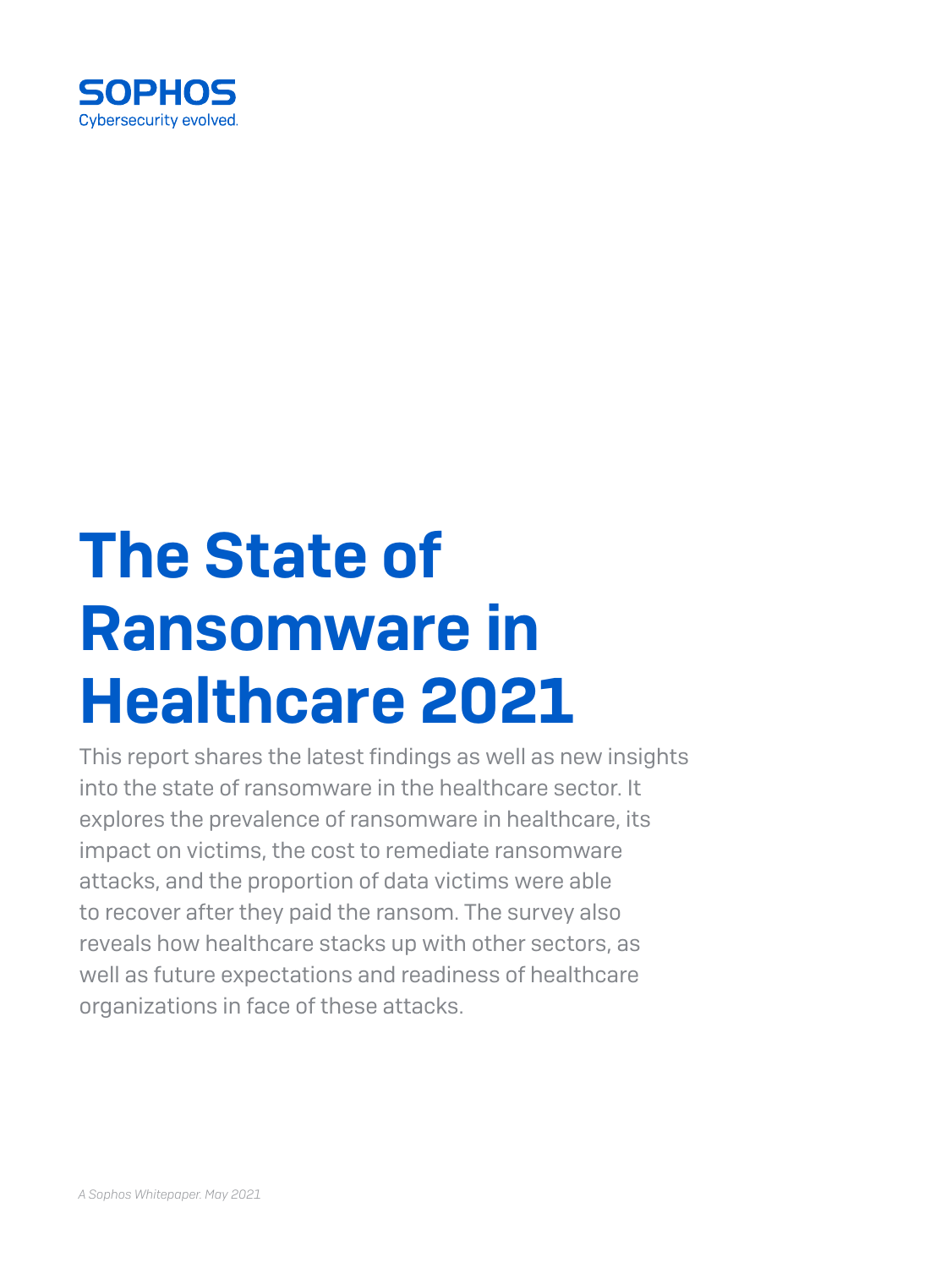# About the survey

Sophos commissioned independent research house Vanson Bourne to survey 5,400 IT decision makers across 30 countries. Respondents came from a wide range of sectors, including 328 respondents from healthcare. The survey was conducted in January and February 2021.

#### How many employees does your organization have globally? [5,400]



#### Within which sector is your organization? [5,400]



50% of the respondents in each country came from organizations with 100 to 1,000 employees, and 50% from organizations with 1,001 to 5,000 employees. The 328 healthcare IT decision makers came from all geographic regions surveyed: the Americas, Europe, the Middle East, Africa, and Asia Pacific.

| <b>Region</b>          | # Respondents |
|------------------------|---------------|
| Americas               | 66            |
| Europe                 | 127           |
| Middle East and Africa | 37            |
| Asia Pacific           | 98            |

*328 IT Decision Makers in Healthcare*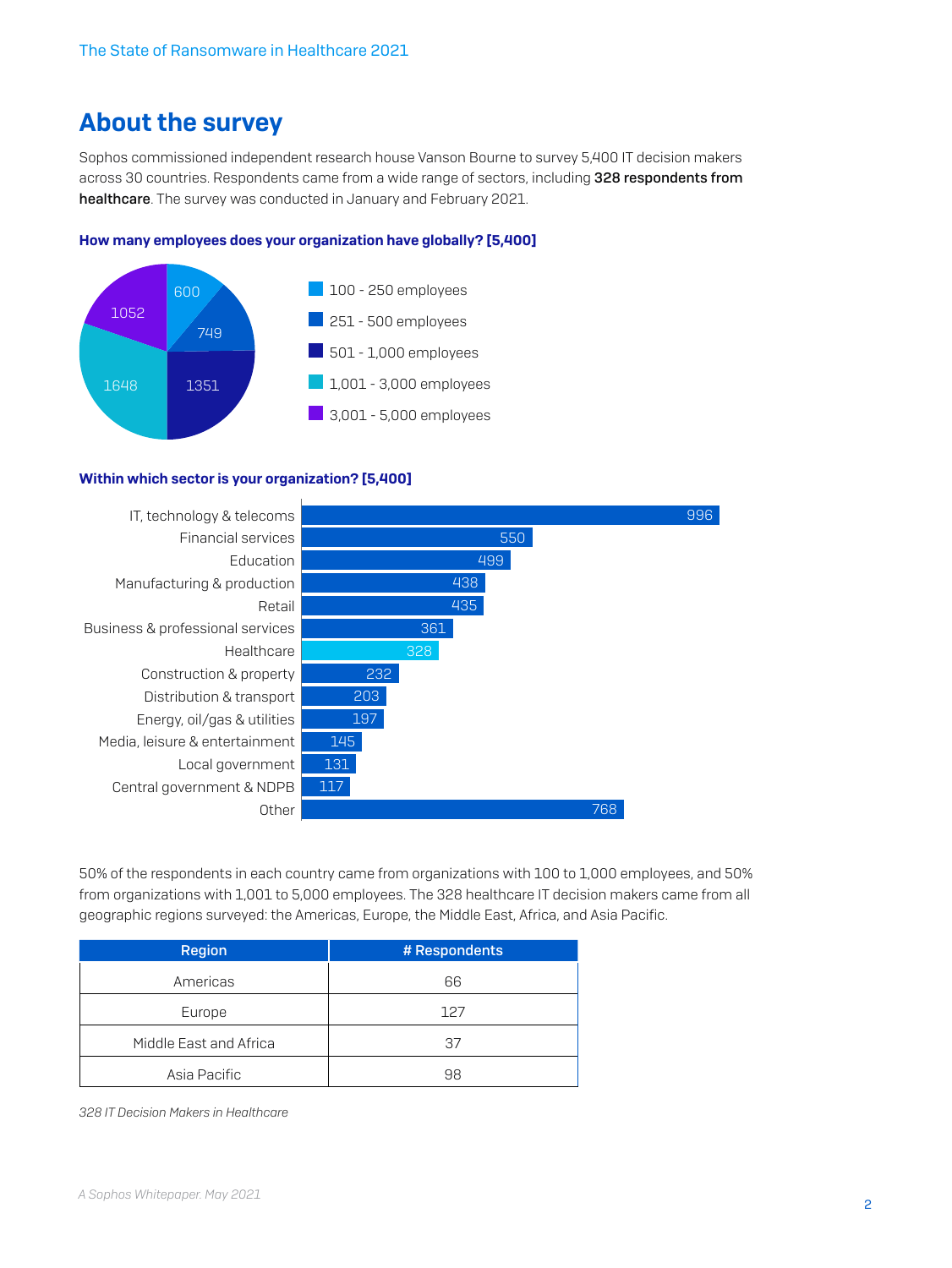# Key findings

- $\rightarrow$  34% of healthcare organizations were hit by ransomware in the last year.
- ▸ 65% that were hit by ransomware in the last year said the cybercriminals succeeded in encrypting their data in the most significant attack.
- ▸ 44% of those whose data was encrypted used backups to restore data.
- $\rightarrow$  34% of those whose data was encrypted paid the ransom to get their data back in the most significant ransomware attack.
- However, on average, only 69% of the encrypted data was restored after the ransom was paid\*.
- ▶ 89% of healthcare organizations have a malware incident recovery plan.
- $\rightarrow$  The average bill for rectifying a ransomware attack, considering downtime, people time, device cost, network cost, lost opportunity, ransom paid etc. was US\$1.27 million. While this is a huge sum, it's also the lowest among all sectors surveyed.

*\*Indicative number – low response base*

## The prevalence of ransomware in healthcare

#### Majority of organizations not hit by ransomware expect an attack in the future

Of the 328 healthcare respondents that were surveyed, 34% were hit by ransomware in the last year, defined as multiple computers being impacted by a ransomware attack, but not necessarily encrypted. Among the organizations not hit last year, 41% said they expected to be hit by ransomware in the future, while 24% were confident that they are safe from future attacks. We'll dive deeper into the reasons behind expecting to be hit in the future as well as what gives others confidence in the face of future attacks later in the report.



*In the last year, has your organization been hit by ransomware? [328 healthcare respondents]*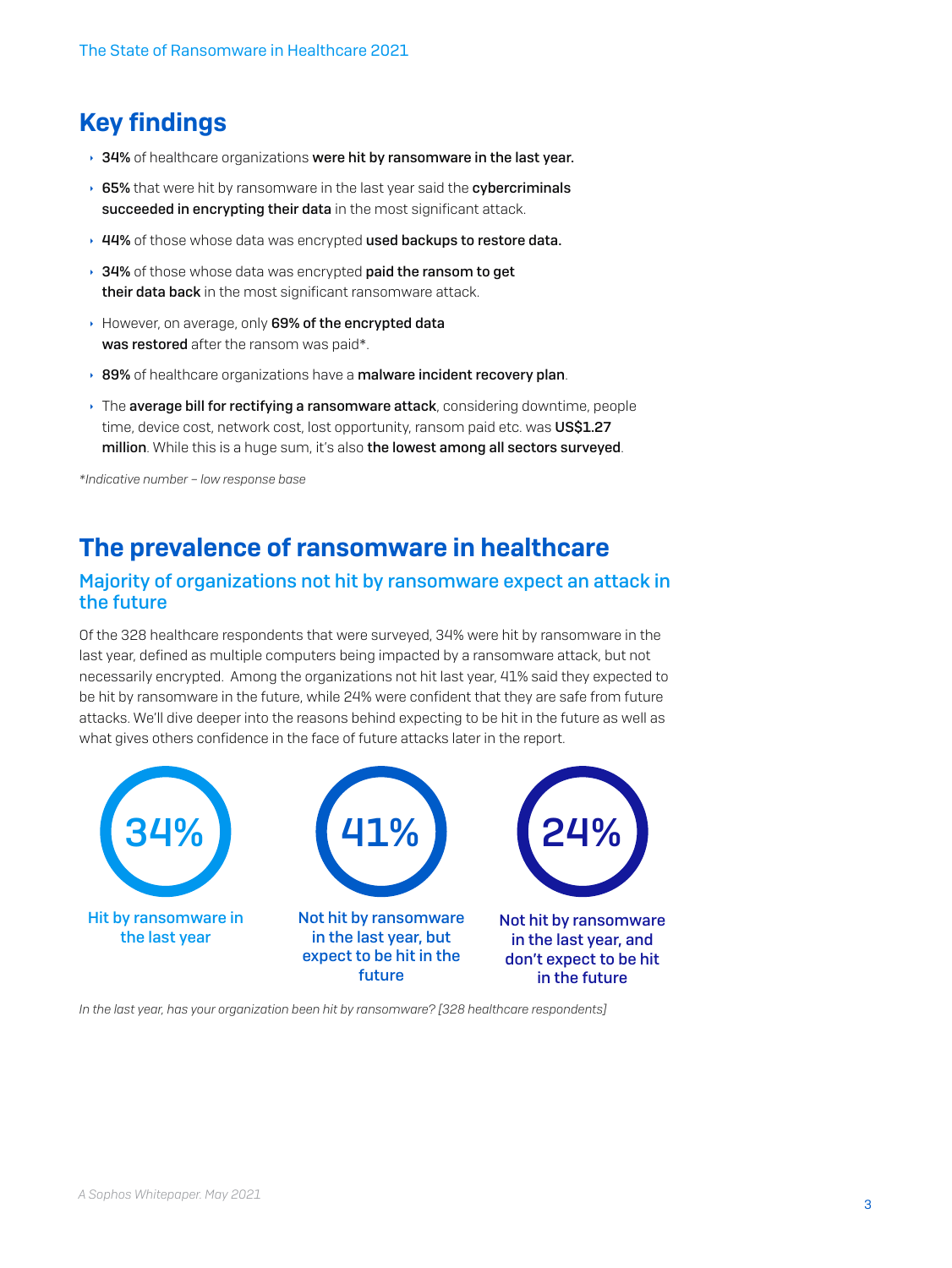#### Healthcare surprises with below average levels of attack

With just a little over a third of healthcare organizations reporting being hit by ransomware, healthcare actually fared slightly better than the global average across all sectors, which came in at 37%. Retail and education sectors experienced the highest number of ransomware attacks with 44% of respondents reporting being hit.



#### % respondents hit by ransomware in the last year

*In the last year, has your organization been hit by ransomware? Yes [base numbers in chart] omitting some answer options, split by sector*

With **healthcare** often making headlines for ransomware attacks, it's perhaps a welcome surprise that this sector experiences below average numbers of attacks. Their over-representation in the news reports is likely due to healthcare organizations' obligations to make public an attack, where many commercial organizations are able to keep the bad news private.

Globally across all sectors, the percentage of organizations hit by ransomware in the last year has dropped considerably from last year, when 51% admitted being hit. While the drop is welcome news, it's likely due in part to evolving attacker behaviors observed by SophosLabs and the Sophos Managed Threat Response. For instance, many attackers have moved from larger scale, generic, automated attacks to more targeted attacks that include human-operated, hands-onkeyboard hacking. While the overall number of attacks is lower, our experience shows that the potential for damage from these targeted attacks is much higher.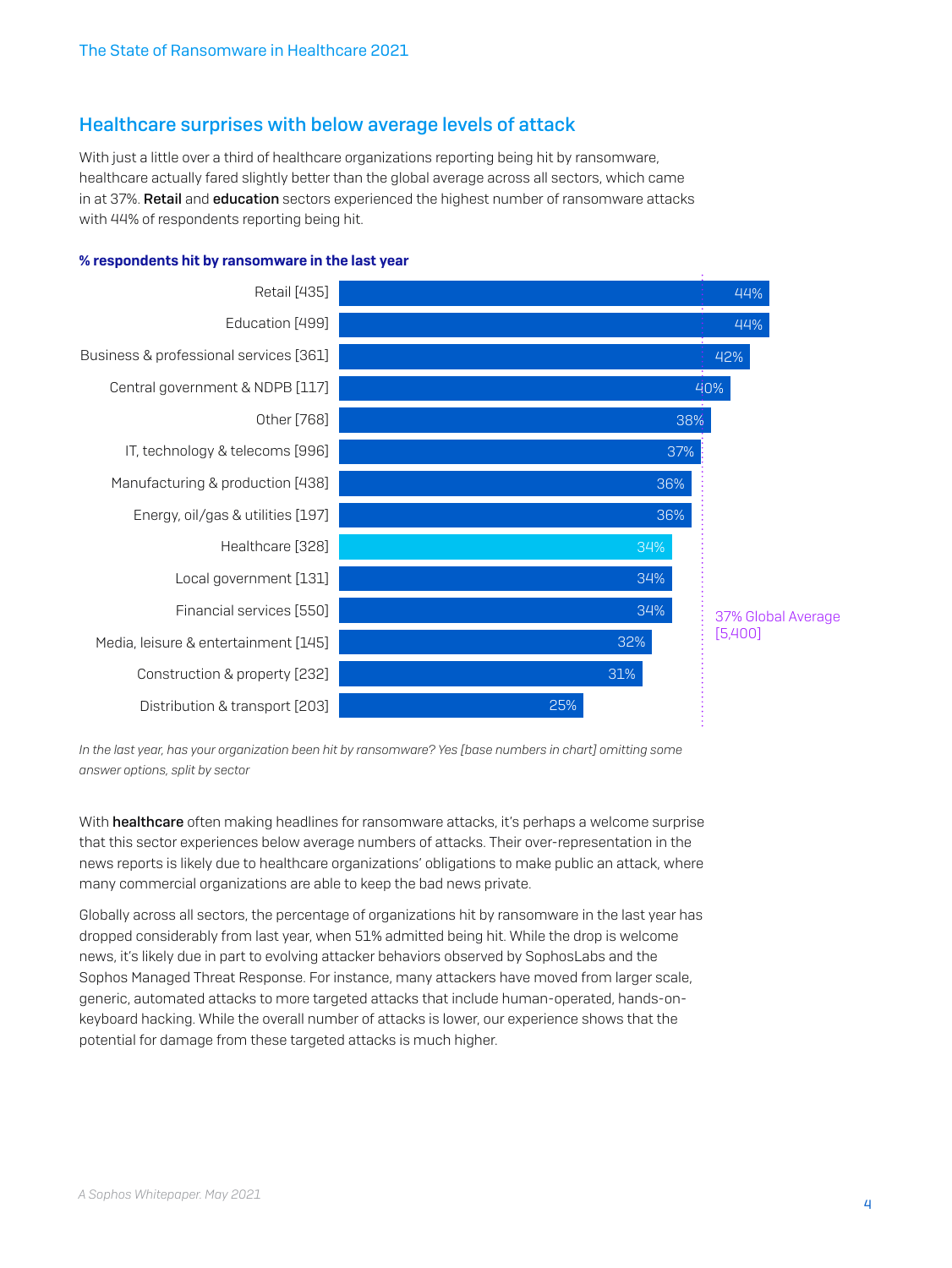# The impact of ransomware

## Attackers succeed in encrypting healthcare data

We asked the respondents whose organizations had been hit by ransomware whether the cybercriminals succeeded in encrypting data. Almost two-thirds of the respondents, 65%, said yes. 28% of respondents said that they were able to stop the attack before the data was encrypted.



*Did the cybercriminals succeed in encrypting your organization's data in the most significant ransomware attack?*  [113 healthcare organizations that have been hit by ransomware in the last year]

Another 7% said the data was not encrypted but the organization was still held to ransom. This is because some attackers are turning to extortion-style attacks; instead of encrypting files, they steal and then threaten to publish data unless the ransom demand is paid. This requires less effort on their part. No encryption or decryption is needed. Adversaries often leverage the punitive fines for data breaches in their demands in a further effort to make victims pay up.

## Healthcare is less able to stop ransomware than other sectors

When compared with other sectors globally, attackers have a much higher success rate in encrypting healthcare data (65%) than the global average (54%). Healthcare organizations also fall behind the global average in their success rate at stopping attacks before the data could be encrypted: 28% vs. 39%.



*Did the cybercriminals succeed in encrypting your organization's data in the most significant ransomware attack? [2006 cross-sector; 113 healthcare organizations that have been hit by ransomware in the last year]*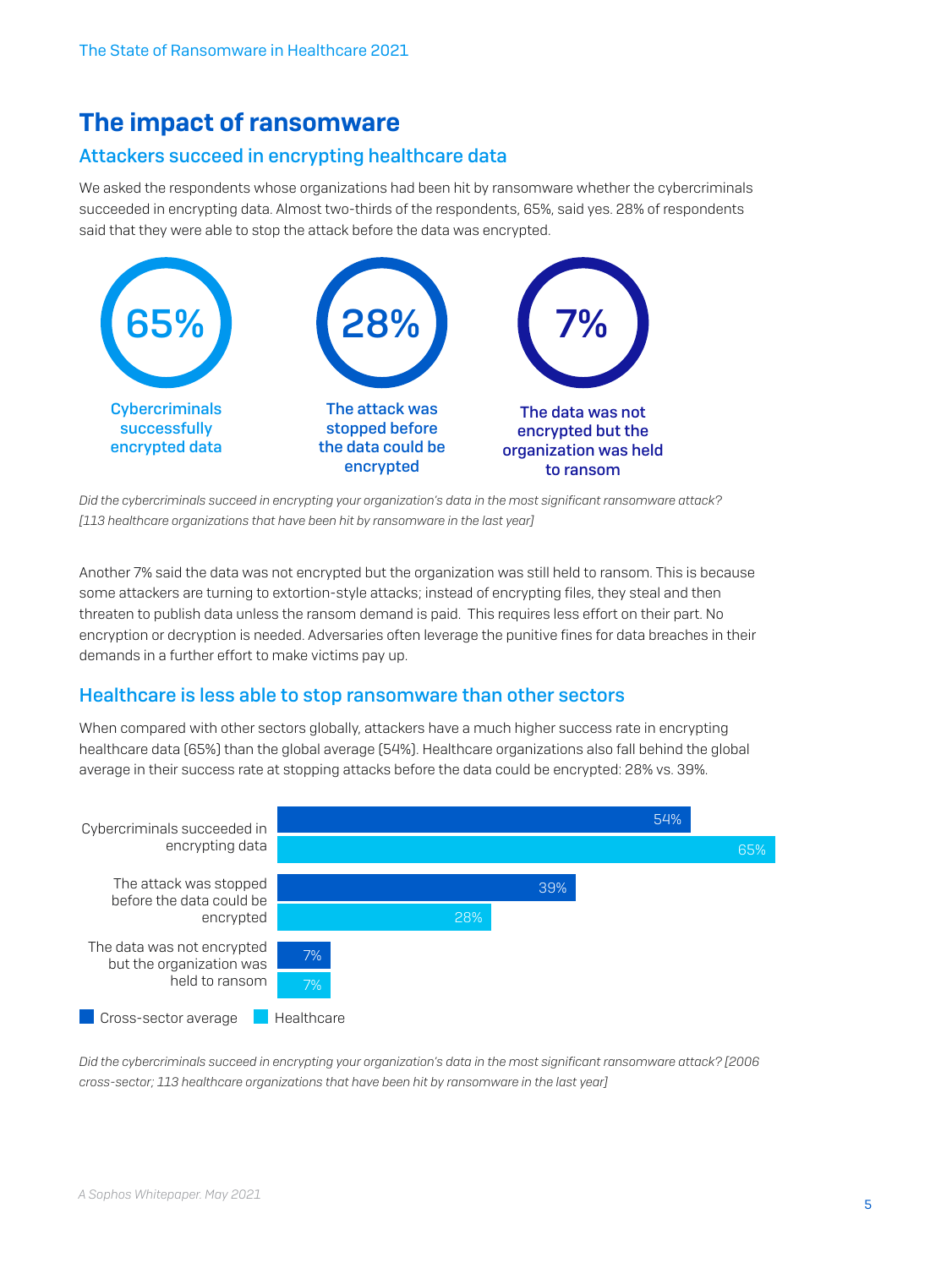This is likely because of the financial and resource challenges that healthcare IT faces. These teams are commonly understaffed, and they were particularly stretched last year due to the pandemic. At the same time, many healthcare organizations don't want to divert funds to cybersecurity when those funds could be used to buy medical resources that more directly relate to patient care. Another possible factor contributing to the higher impact of ransomware on healthcare is legacy equipment that is difficult to update or patch, providing easy entry points for attackers.

#### Healthcare is more likely to pay ransom…

Healthcare is one of the sectors most likely to pay the ransom, with 34% of respondents whose data was encrypted admitting to paying the ransom compared with a cross-sector average of 32%. This may be due to the pressures on healthcare teams to ensure continuity of services.



#### % that paid the ransom to get their data back

*Did your organization get the data back in the most significant ransomware attack? Yes, we paid the ransom [base numbers in chart] organizations where the cybercriminals succeeded in encrypting their data in the most significant ransomware attack, omitting some answer options, split by sector*

Across sectors, **energy, oil/gas, and utilities** is most likely to pay the ransom, with 43% submitting to the ransom demand. This sector typically has a lot of legacy infrastructure that cannot easily be updated, so victims may feel compelled to pay the ransom to enable continuation of services.

Local government reports the second-highest level of ransom payments (42%). This is also the sector most likely to have its data encrypted. It may well be that the propensity of local government organizations to pay up is driving attackers to focus their more complex and effective attacks on this audience.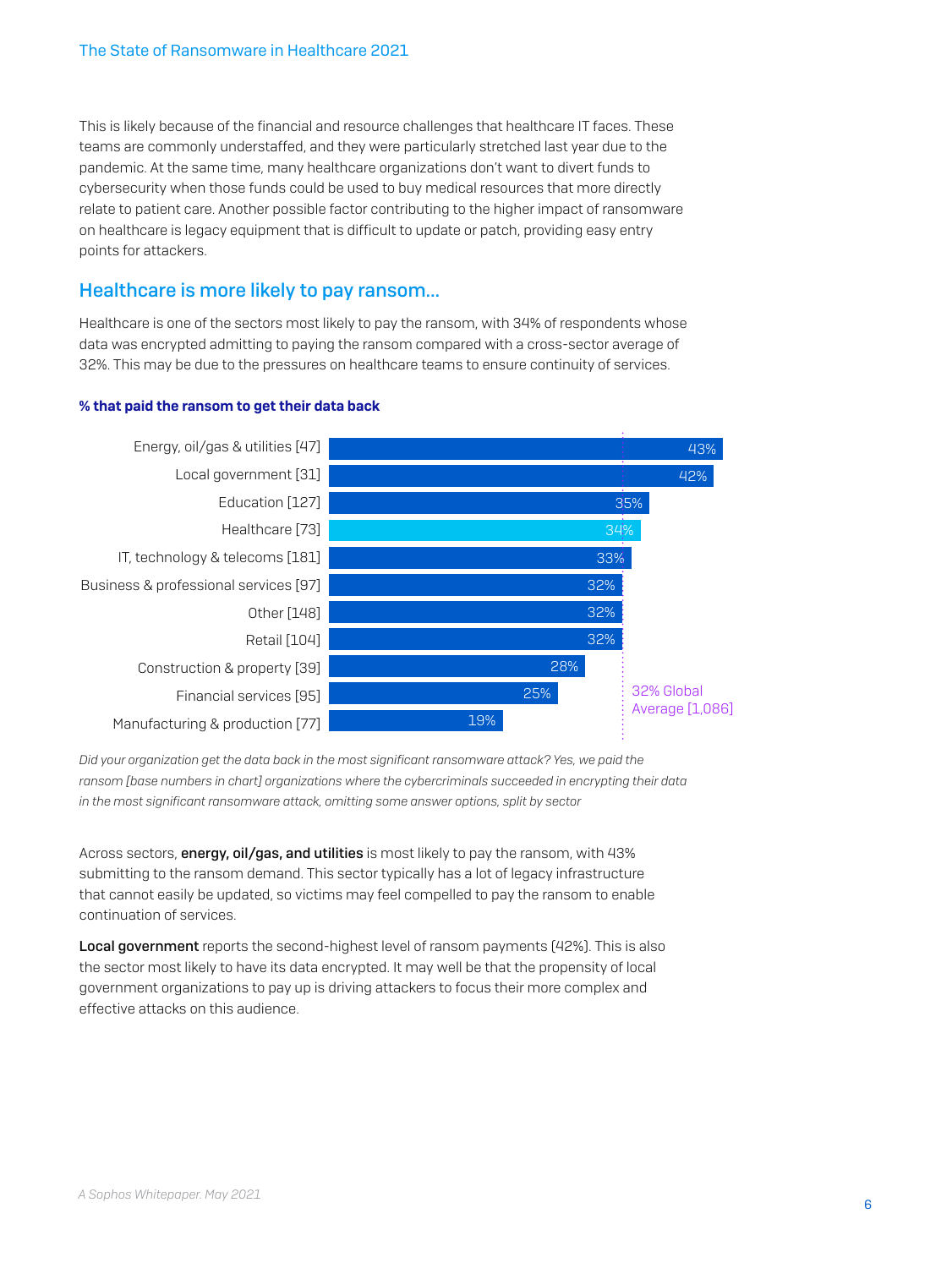## … And less likely to back up data

Healthcare's high rate of ransom payment may also be due to the inability of organizations in this sector to restore their data from backups. Globally, 57% of organizations whose data was encrypted were able to restore their data from backups. This drops, however, to just 44% in healthcare – the second lowest rate of all industries surveyed.

#### % that used backups to restore data



*Did your organization get the data back in the most significant ransomware attack? Yes, we used backups to restore the data [base numbers in chart] organizations where the cybercriminals succeeded in encrypting their data in the most significant ransomware attack, omitting some answer options, split by sector*

## 93% of healthcare organizations got their data back

Among the healthcare respondents whose data was encrypted by cybercriminals after a ransomware attack, 93% got their data back, which is in line with the cross-sector global average of 96%. Of this cohort, just over a third (34%) paid the ransom to get the data back, while 44% restored the data using backups, and 15% used other means to get their data back.



*Did your organization get the data back in the most significant ransomware attack? [73] Healthcare organizations responded.*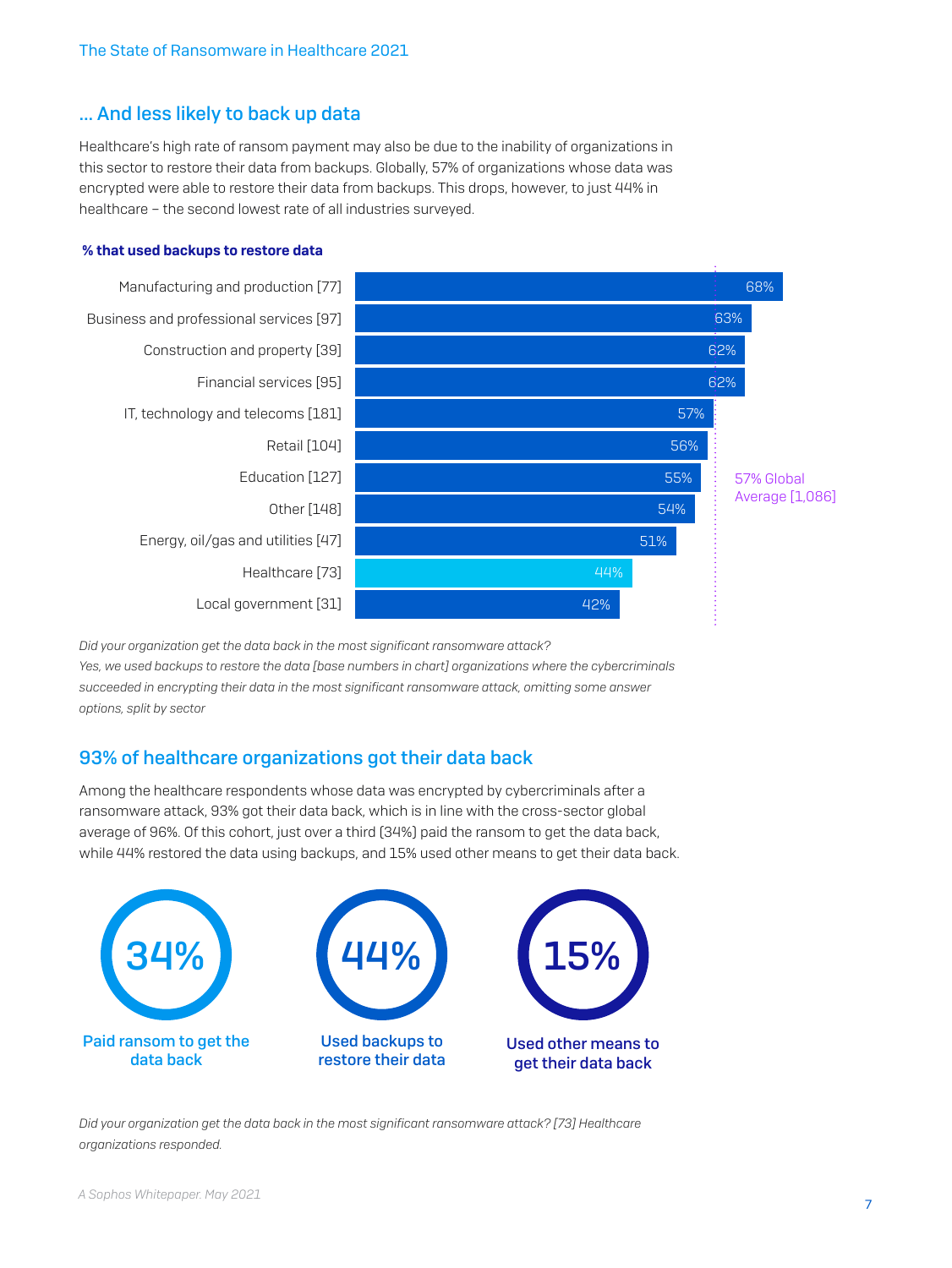### Paying the ransom doesn't pay

What attackers omit when issuing ransom demands is that even if you pay, your chances of getting all your data back are slim. On average, organizations that paid the ransom got back just 65% of their data, leaving over a third inaccessible.



*Average amount of data organizations got back in the most significant ransomware attack [344/25] organizations that paid the ransom to get their data back*

The base number of respondents in healthcare was 25, so the data here is not robust. However, anecdotally, healthcare respondents reported getting back on average 69% of their data – a little better than the global average but still leaving a considerable proportion of the data inaccessible.

Across all respondents from all sectors, 29% got back 50% or less of their data, and only 8% got all their data back.

# The cost of ransomware

#### Revealed: The ransom payments

Of the 357 respondents across sectors who reported that their organization paid the ransom, 282 also shared the exact amount paid, including 23 in healthcare. Again, the healthcare base number is somewhat low, so the findings here should be considered indicative only.



*How much was the ransom payment your organization paid in the most significant ransomware attack? [282/23] organizations that paid the ransom to get their data back*

Globally across all sectors, the average ransom payment was US\$170,404. However, in healthcare the average ransom payment was almost US\$40,000 lower – US\$131,304.

These numbers vary greatly from the eight-figure dollar payments that dominate the headlines for multiple reasons.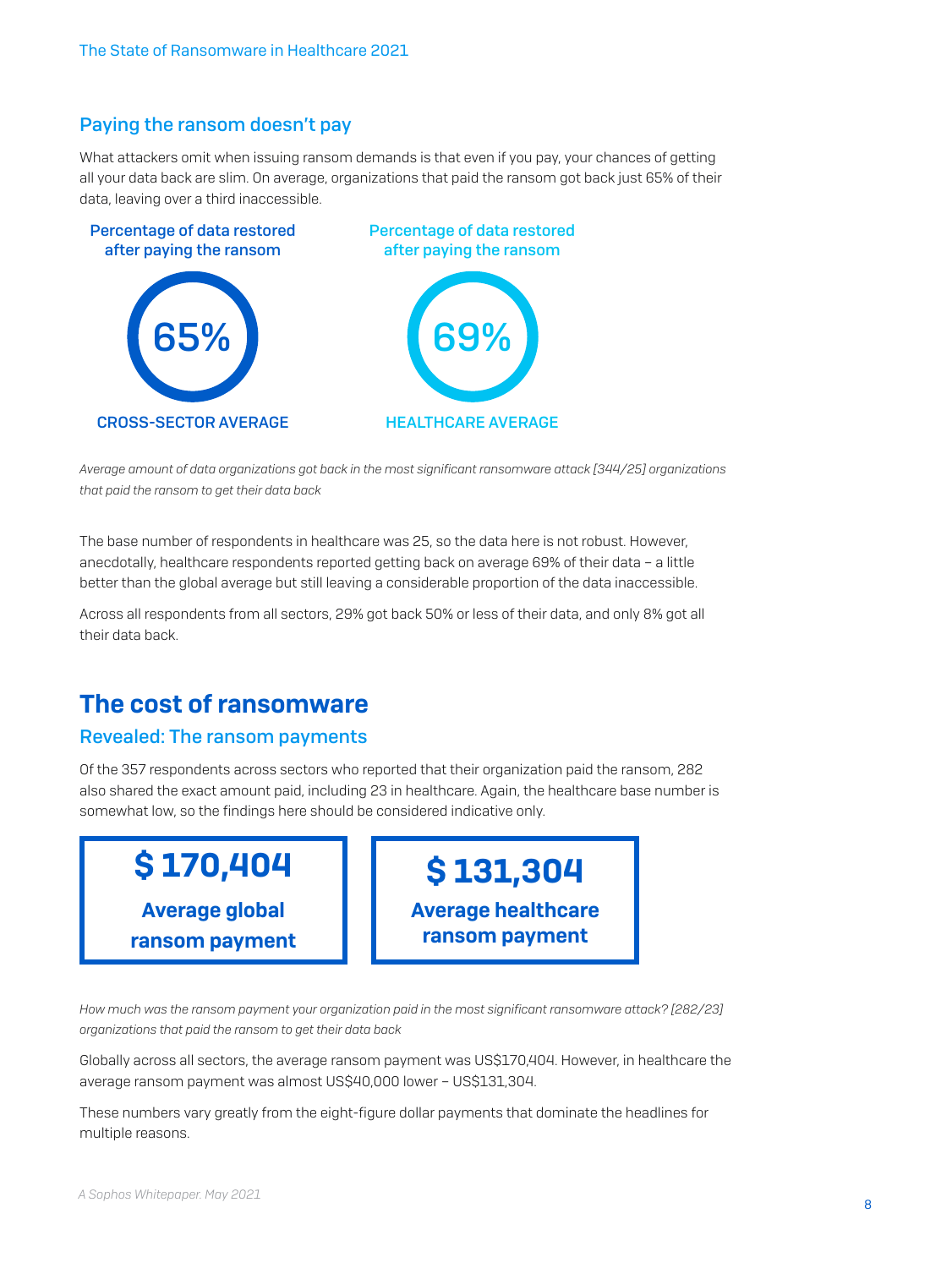1. Organization size. Our respondents are from smaller and mid-sized organizations between 100 and 5,000 users who, in general, have fewer financial resources than larger organizations. Ransomware actors adjust their ransom demand to reflect their victim's ability to pay, typically accepting lower payments from smaller companies. The data backs this up, with the average ransom payment for 100-1,000 employee organizations coming in at US\$107,694, while the average ransom paid by 1,001 to 5,000 employee organizations is US\$225,588.

2. The nature of the attack. There are many ransomware actors, and many types of ransomware attacks, ranging from highly skilled attackers who use sophisticated tactics, techniques, and procedures (TTPs) focused on individual targets, to lower skilled operators who use 'off the shelf' ransomware and a general 'spray and pray' approach. Attackers who invest heavily in a targeted attack will be looking for high ransom payments in return for their effort, while operators behind generic attacks often accept lower return on investment (ROI).

3. Location. As we saw at the start, this survey covers 30 countries across the globe, with varying levels of GDP. Attackers target their highest ransom demands on developed Western economies, motivated by their perceived ability to pay larger sums. The two highest ransom payments were both reported by respondents in Italy. Conversely, in India, the average ransom payment was US\$76,619, less than half the global number (base: 86 respondents).

#### Healthcare has the lowest ransomware recovery cost

When we look at the average approximate cost to organizations to recover from ransomware attacks and rectify the impact of their most recent such attack (considering downtime, hours lost, device cost, network cost, lost opportunity, ransom paid, and so on), healthcare reported the lowest overall remediation cost at US\$1.27 million. In comparison, the cross-sector average is US\$1.85 million.



*Average approximate cost to organizations to rectify the impacts of the most recent ransomware attack (considering downtime, people time, device cost, network cost, lost opportunity, ransom paid etc.) [base numbers in chart] respondents whose organization had been hit by ransomware in the last year, split by sector, Millions of US\$*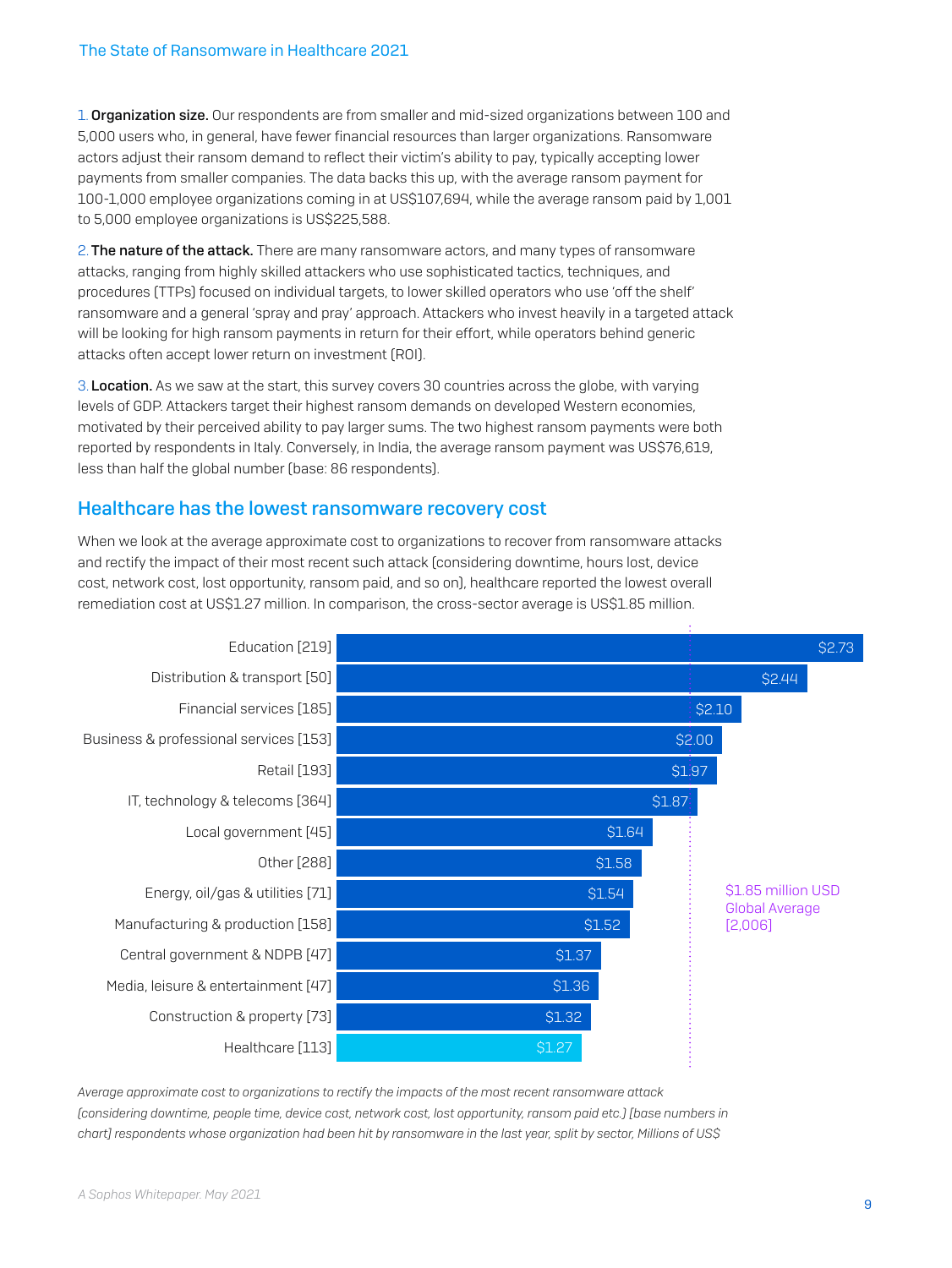There are several likely factors behind the lower healthcare costs:

- 1.Healthcare organizations often have lower budgets than many other sectors, limiting the amount that is available to be spent on remediation.
- 2. In many parts of the world healthcare is a public service. People have little choice but to use certain healthcare facilities even if they have experienced a ransomware attack, so there is little or no reputational or opportunity costs involved. This is contrary to what happens in most other sectors when they are under attack.

# The future

## Healthcare's expectations on the future attacks

Almost two-thirds of healthcare respondents (63%) who reported that they hadn't been hit by ransomware in the last year expect to be hit by ransomware in the future. Conversely, 37% don't anticipate an attack.



*[214] Healthcare respondents who answered "No" to the question "In the last year, has your organization been hit by ransomware?"* 

Within this group, we see considerable variation in their attitude towards, and confidence in dealing with ransomware.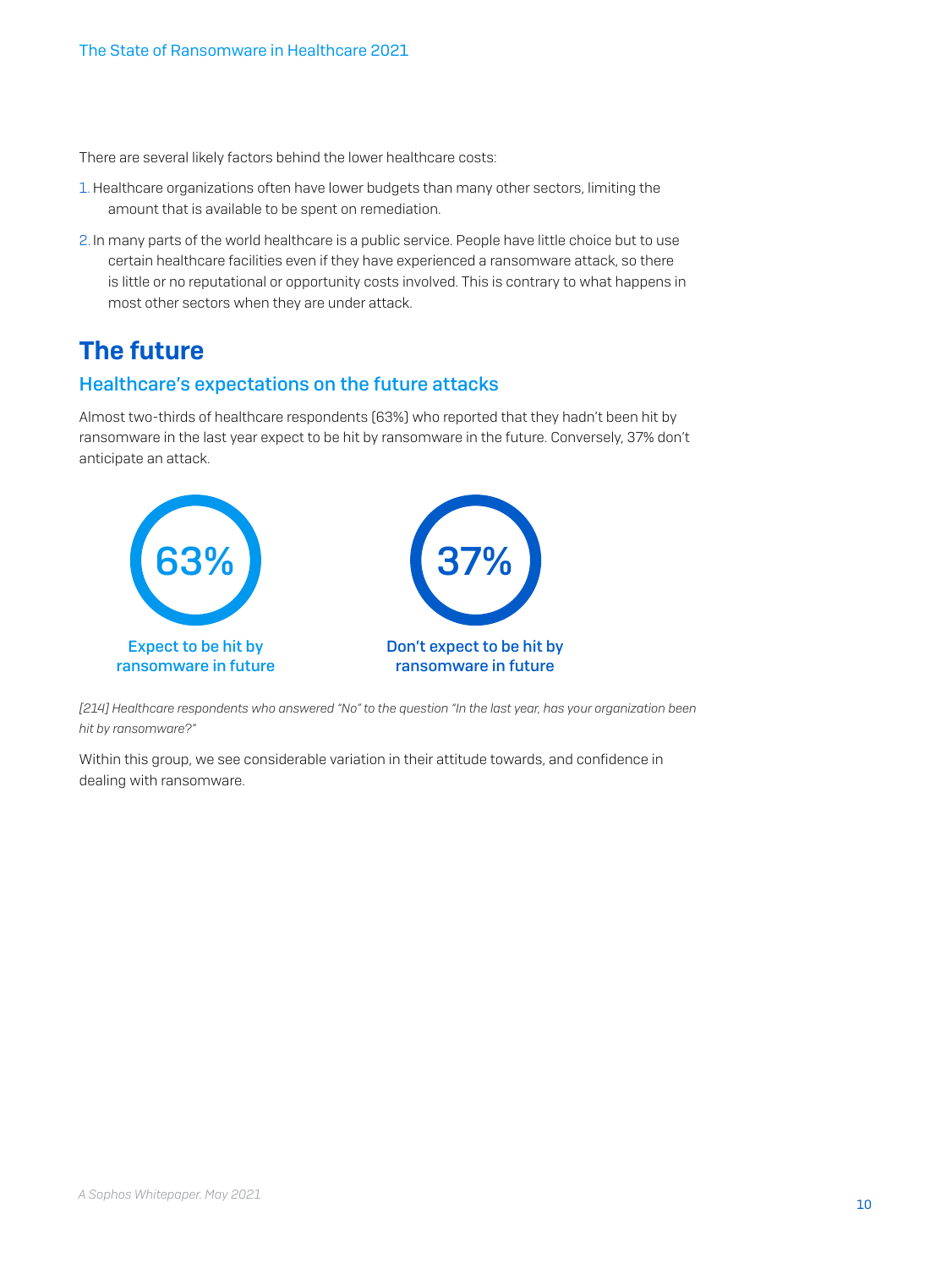## Why healthcare expects to be hit

Among the 63% of healthcare organizations that weren't hit by ransomware but expect to be in the future, the most common reason (57%) is that other organizations in the healthcare sector have been targeted. In addition, 55% of respondents said that ransomware attacks are getting increasingly hard to stop due to their sophistication. While this is a high number, the fact that these organizations are alert to ransomware becoming ever more advanced is a good thing, and may well be a contributing factor to them being able to successfully block any potential ransomware attack last year.



*Why do you expect your organization to be hit by ransomware in the future? [135 healthcare organizations that haven't been hit by ransomware but expect to be in the future, omitting some answer options]*

29% of respondents see users compromising security as a major factor behind why they will likely be hit by ransomware in the future. It is encouraging to see that, in the face of sophisticated attackers, most IT teams are not taking the easy option of blaming their users.

Similarly, 24% of respondents admit to having weaknesses or gaps in their cybersecurity. While it's clearly not a good thing to have security holes, recognizing that these issues exist is an important first step to enhancing your defenses.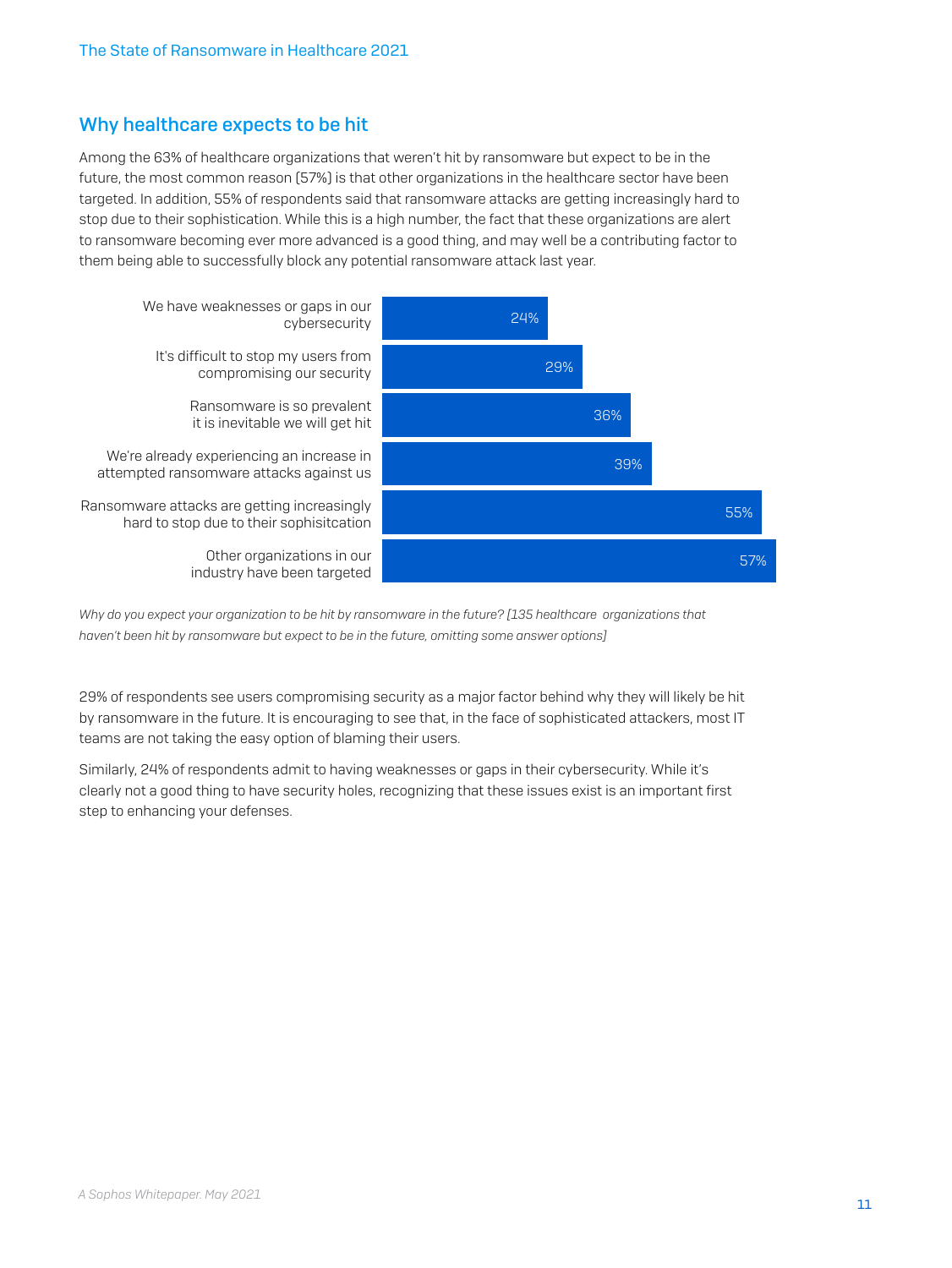#### High awareness of ransomware sophistication in healthcare

Respondents from healthcare showed themselves to be one of the sectors most alert (55%) to the growing sophistication of ransomware, versus the global average of 47%.

#### % of respondents attributing rise in attacks to increased sophistication



*Why do you expect your organization to be hit by ransomware in the future? [2,187] organizations that cited ransomware attacks getting increasingly hard to stop due to their sophistication as a reason for their expectation to be hit in the future*

While the respondents to this question weren't themselves hit by ransomware last year, it is likely that they have been influenced by the broader ransomware experiences in their sectors – and healthcare has borne the brunt of many successful attacks.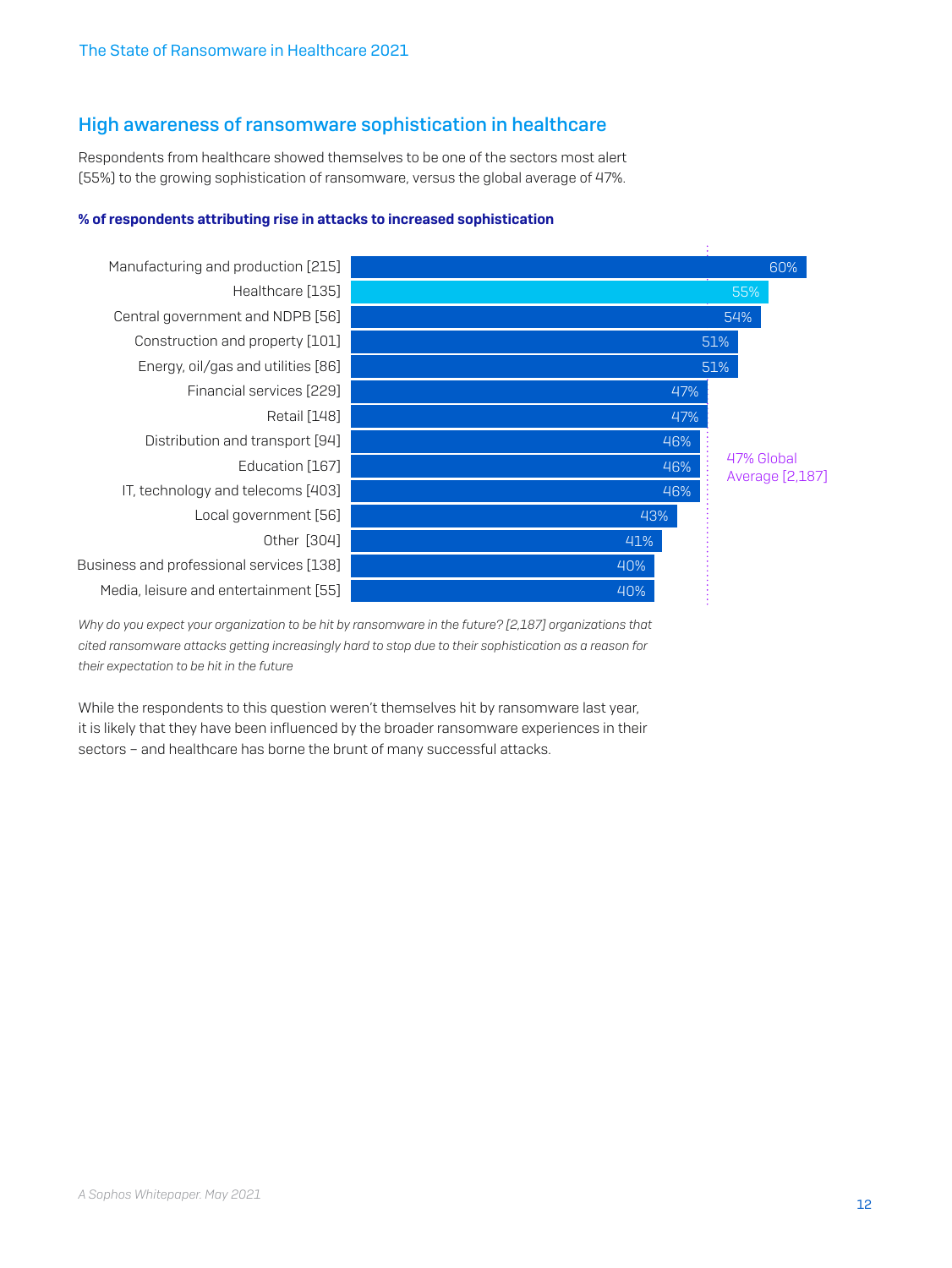## Trained IT staff give ransomware confidence

79 healthcare respondents whose organizations were not hit by ransomware last year said they don't expect to be hit in the future. The number one reason for this confidence in the face of ransomware is having trained IT staff who are able to stop attacks, followed closely by their confidence in their antiransomware technology. It was encouraging to note that over half of the survey respondents have deployed anti-ransomware technology.



#### Why respondents do not expect to be hit by ransomware in the future

*Why do you not expect your organization to be hit by ransomware in the future? [79] Healthcare organizations that haven't been hit by ransomware and do not expect to be in the future, omitting some answer options*

While advanced and automated technologies are essential elements of an effective anti-ransomware defense, stopping hands-on attackers also requires human monitoring and intervention by skilled professionals. Whether in-house staff or outsourced pros, human experts are uniquely able to identify some of the telltale signs that ransomware attackers have you in their sights. We strongly recommend all organizations build up their human expertise in the face of the ongoing ransomware threat.

39% of healthcare respondents that haven't been hit by ransomware and don't expect to be hit by ransomware work with a specialist cybersecurity company that runs a full security operations center (SOC). This represents a major shift in cybersecurity delivery for mid-sized organizations. Only a few years ago SOCs were exclusive to the largest of organizations; however, the data shows they are now mainstream.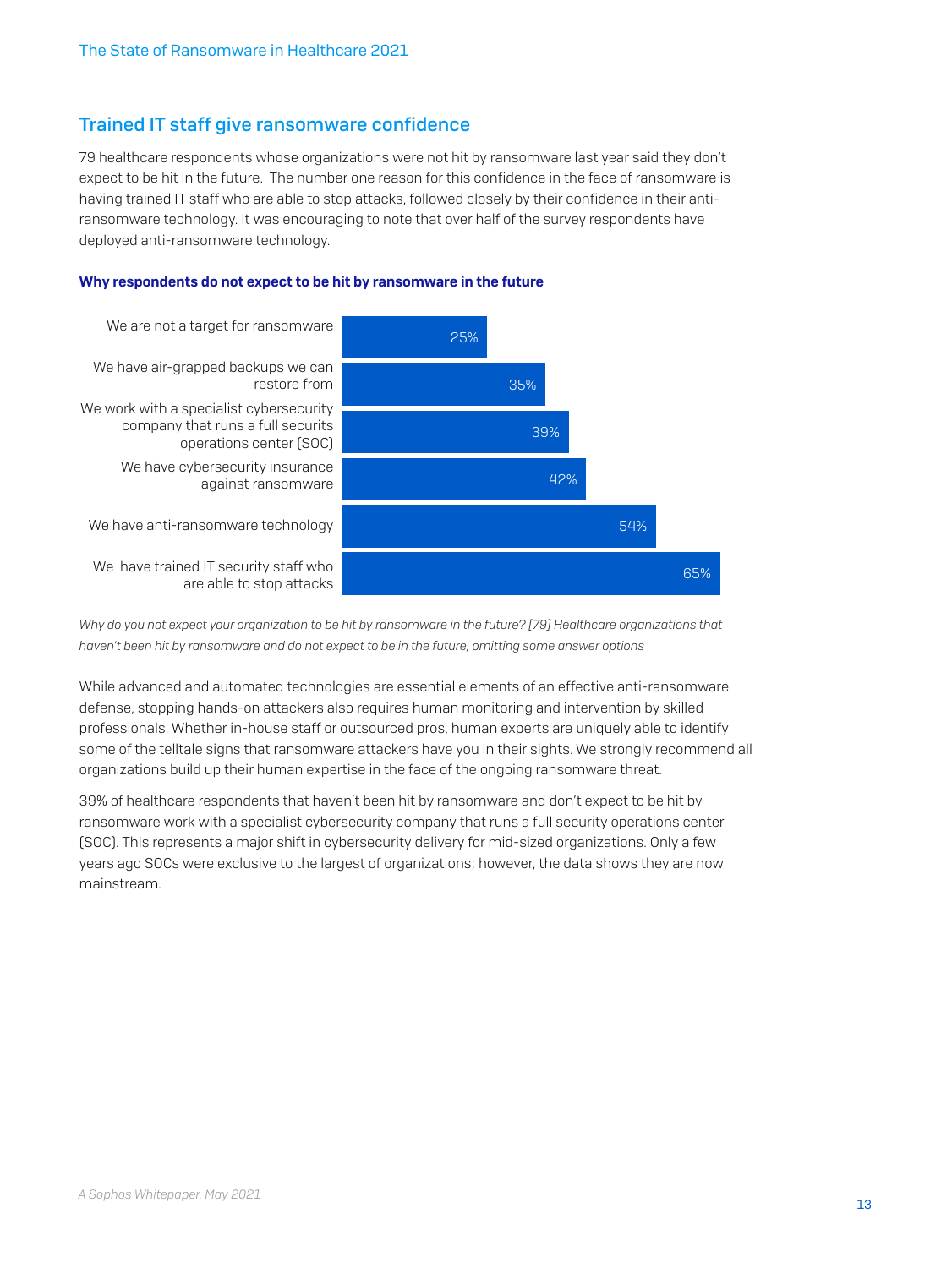It's not all good news. Some results are cause for concern:

- $\cdot$  47% of respondents that don't expect to be hit are putting their faith in approaches that don't offer any protection from ransomware.
	- 35% of respondents cited 'air-gapped backups' as a reason why they don't expect to be hit. Backups – as we have seen – are valuable tools for restoring data post attack, but they don't stop you from being attacked.
	- 42% of respondents claimed that having cybersecurity insurance protects them from being hit by ransomware. Again, it can help deal with the aftermath of the attack, but doesn't prevent and attack in the first place.

*N.B. Some respondents selected both options, with 47 selecting at least one of these two options.*

▸ 25% of respondents don't believe they are a target for ransomware. Sadly, this is not true. No organization is safe.

#### Most healthcare organizations have a malware incident recovery plan

Responding to a critical cyberattack or incident can be incredibly stressful. While nothing can completely alleviate the stress of dealing with an attack, having an effective incident response plan in place is a surefire way to minimize the impact.

It's therefore encouraging to discover that 89% of healthcare organizations have a malware incident recovery plan, with just under half (49%) having a full and detailed plan and 40% having a partially developed plan. These statistics are very much aligned with the cross-sector average numbers.



*Does your organization's Business Continuity Plan (BCP)/Disaster Recovery Plan (DRP) include plans to recover from a major malware incident? [5,400 Global /328 Healthcare respondents]*

<sup>14</sup> *A Sophos Whitepaper. May 2021*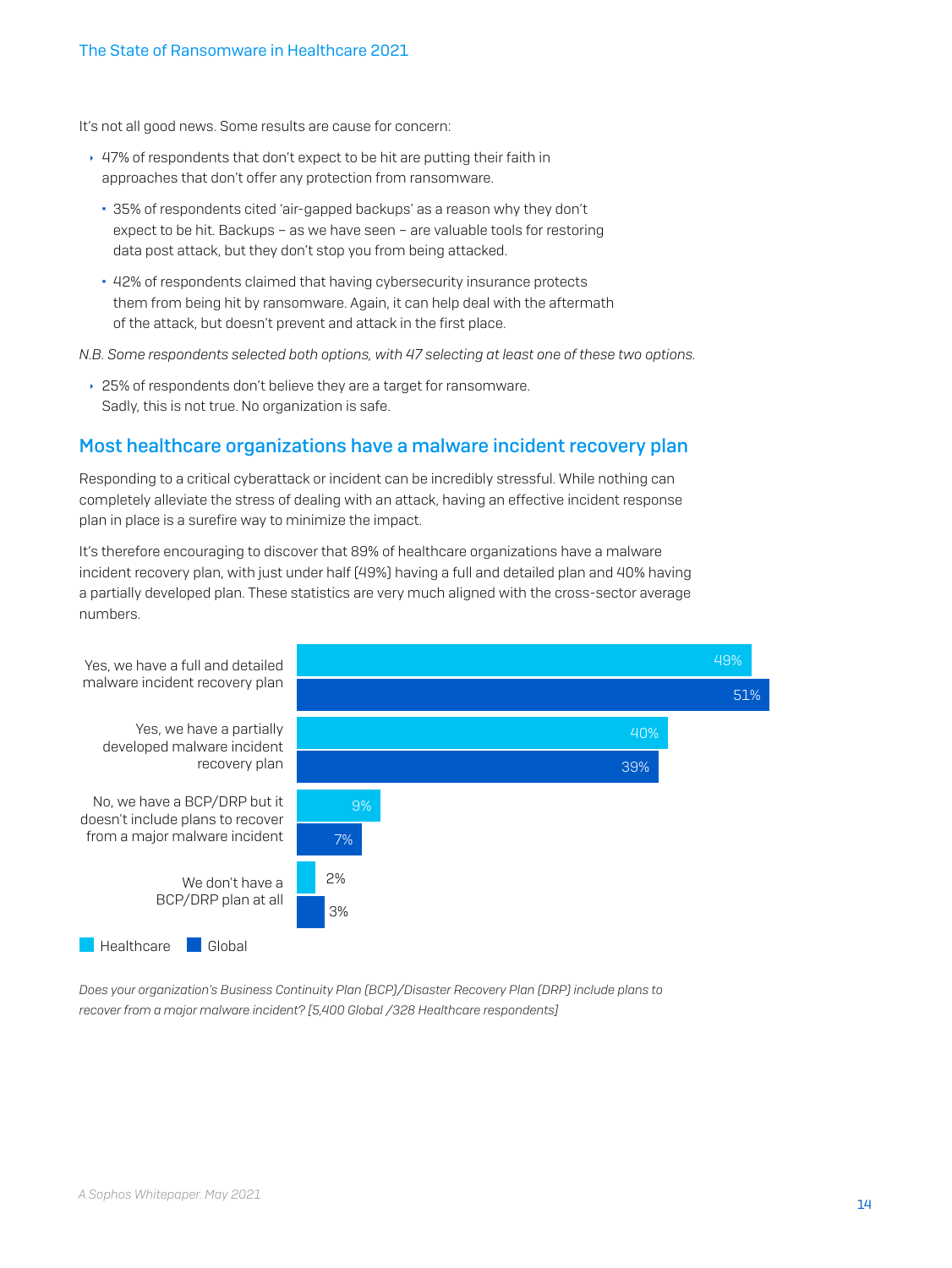# Recommendations

In light of these findings, Sophos experts recommend the following best practices:

1. Assume you will be hit. Ransomware remains highly prevalent. No sector, country, or organization size is immune from the risk. It's better to be prepared but not hit than the other way round.

2. Make backups. Backups are the number one method organizations used to get their data back after an attack. And as we've seen, even if you pay the ransom, you rarely get all your data back, so you'll need to rely on backups either way.

A simple memory aid for backups is "3-2-1." You should have at least three different copies (the one you are using now plus two or more spares), using at least two different backup systems (in case one should let you down), and with at least one copy stored offline and preferably offsite (where the crooks can't tamper with it during an attack).

3.Deploy layered protection. In the face of the considerable increase in extortion-based attacks, it is more important than ever to keep the adversaries out of your environment in the first place. Use layered protection to block attackers at as many points as possible across your environment.

4.Combine human experts and anti-ransomware technology. Key to stopping ransomware is defense in depth that combines dedicated anti-ransomware technology and human-led threat hunting. Technology gives you the scale and automation you need, while human experts are best able to detect the telltale tactics, techniques, and procedures that indicate that a skilled attacker is attempting to get into your environment. If you don't have the skills in-house, look to enlist the support of a specialist cybersecurity company. SOCs are now realistic options for organizations of all sizes.

5.Don't pay the ransom. We know this is easy to say, but far less easy to do when your organization has ground to a halt due to a ransomware attack. Independent of any ethical considerations, paying the ransom is an ineffective way to get your data back. If you do decide to pay, be sure to include in your cost/benefit analysis the expectation that the adversaries will restore, on average, only two-thirds of your files.

6.Have a malware recovery plan. The best way to stop a cyberattack from turning into a full breach is to prepare in advance. Organizations that fall victim to an attack often realize they could have avoided a lot of cost, pain, and disruption if they had an incident response plan in place.